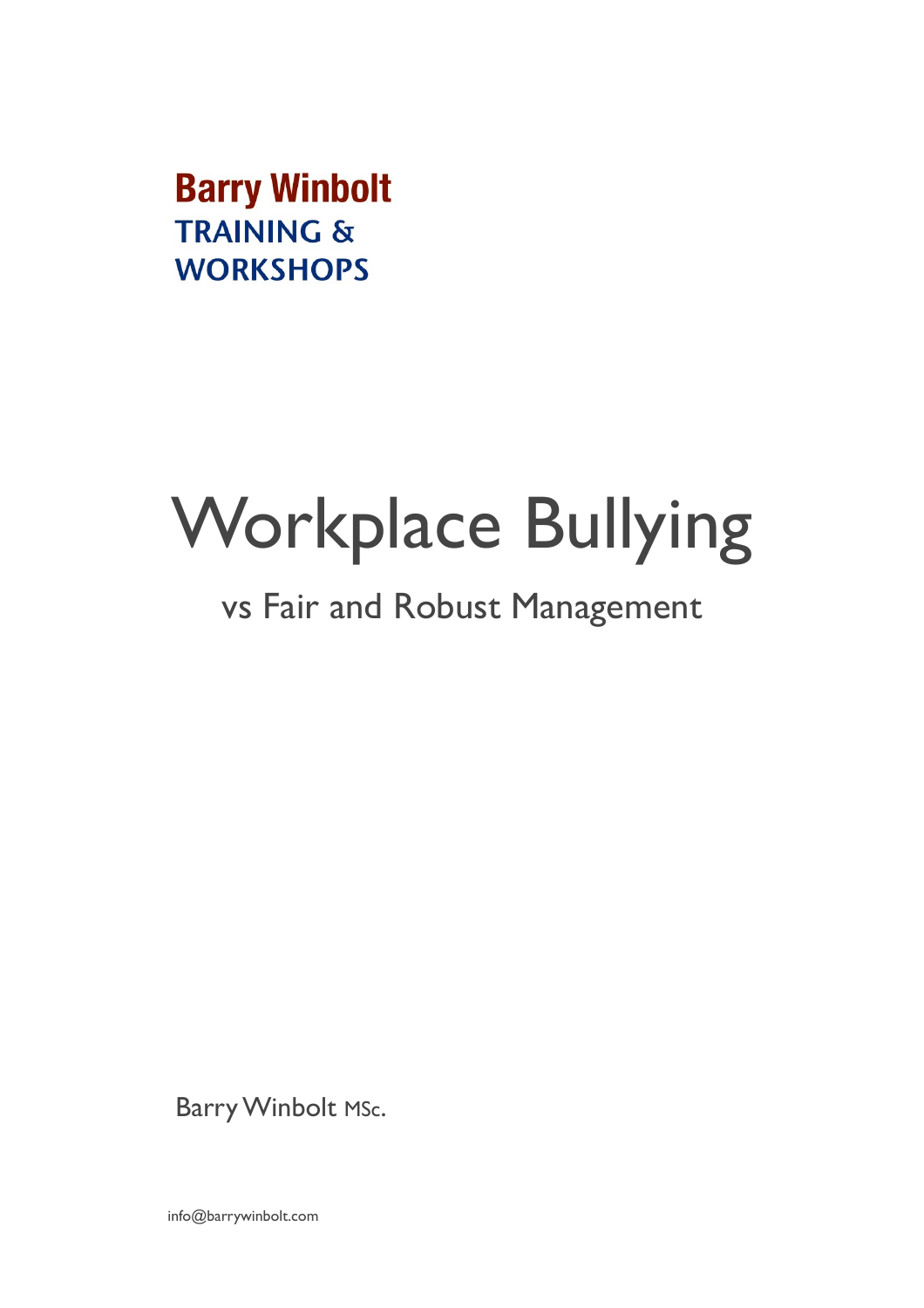### About this event

Bullying in the workplace is a serious offence and when it occurs it should be dealt with promptly and firmly.

Unfortunately, a lack of a clear understanding of the term 'bullying' in the workplace means that is often used inappropriately. This can lead to several problems:

- Managers fear being accused of bullying so they sometimes put off having essential conversations about poor performance
- By resorting to the shorthand of 'bullying', people are discouraged from exploring relationship difficulties more constructively
- Formal disciplinary or investigations are started too soon, which is expensive and potentially damaging to all the people involved
- Genuine bullying and other forms of bad behaviour are confused and neither are dealt with properly

This event will equip attendees with a clear understanding of bullying, and strategies for countering spurious allegations of bullying. It will provide tactics for constructive conversation should an accusation of bullying be made; when such a complaint arises it should be seen as an opportunity to to engage and explore, rather than as a conversation-stopper.

Attendees will be given diagnostic criteria and clear guidelines on responding to accusations of bullying, and encouraged to use structured and solution-focused questions with a view to maintaining productive working relationships.

#### About the facilitator

Barry Winbolt MSc is a workplace relationship consultant, mediator and writer. He has over 25 years experience providing Solution Focused training and advice in working relationships, conflict management, communication skills and mediation. He is a regular presenter at international conferences, and over 25,000 participants have attended his acclaimed seminars and workshops on How to Deal with Difficult People, Anger Management, Conflict Resolution and related topics.

He is a member of the International Association on Workplace Bullying and Harassment.

Find out more at [www.barrywinbolt.com](http://www.barrywinbolt.com)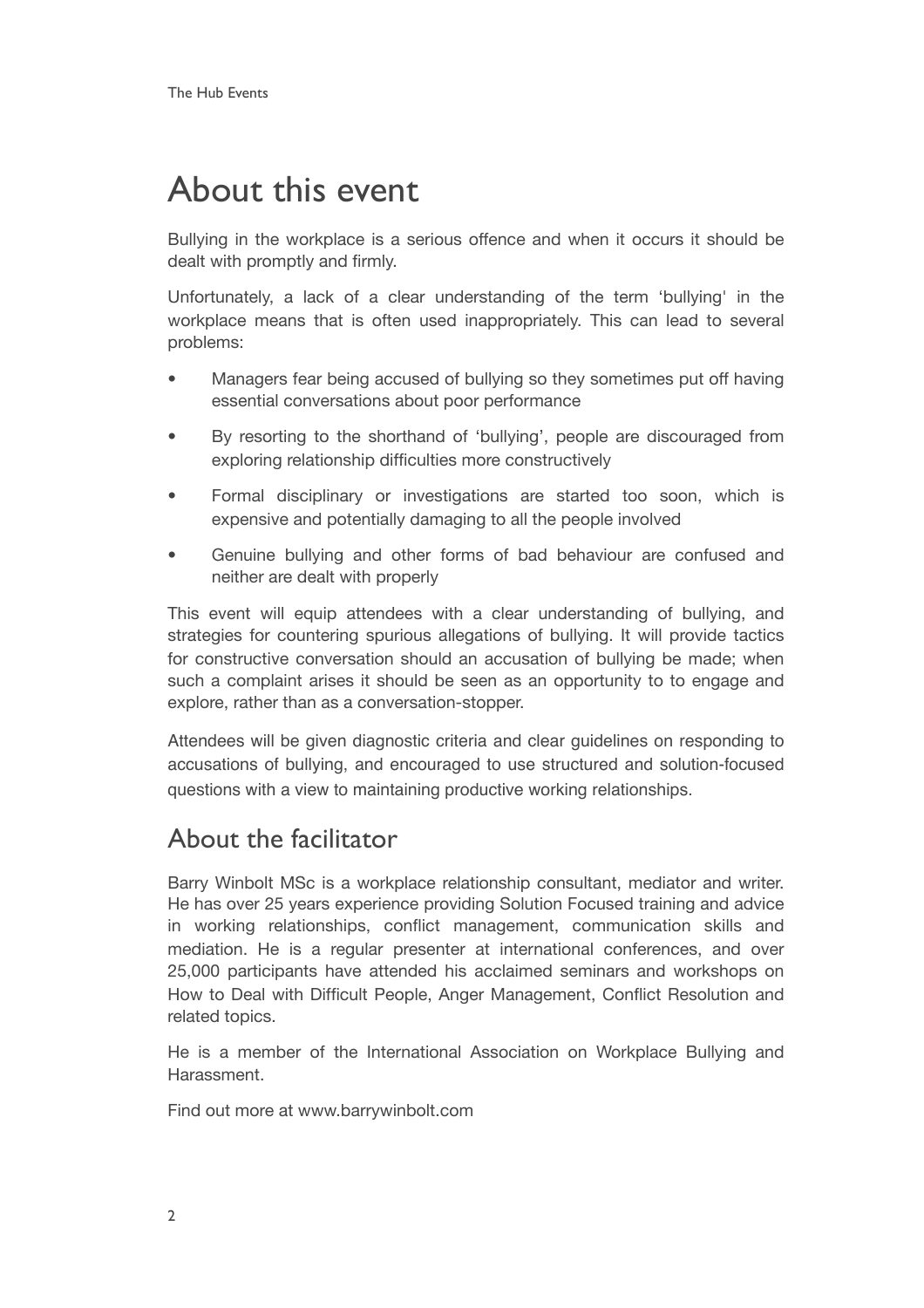#### Workplace Bullying vs Fair and Robust Management

#### Notes to support the workshop

### **Contents**

#### Disclaimer

This workshop is designed to raise awareness and promote discussion on behaviour in the workplace. It is not intended as a substitute for proper legal advice where need arises, nor to offer guidance or advice on specific cases. It will provide ideas to structure thinking and discussion around the ubiquitous use of the term 'bullying', with the aim of promoting healthy debate among employees where concerns about behaviour arise.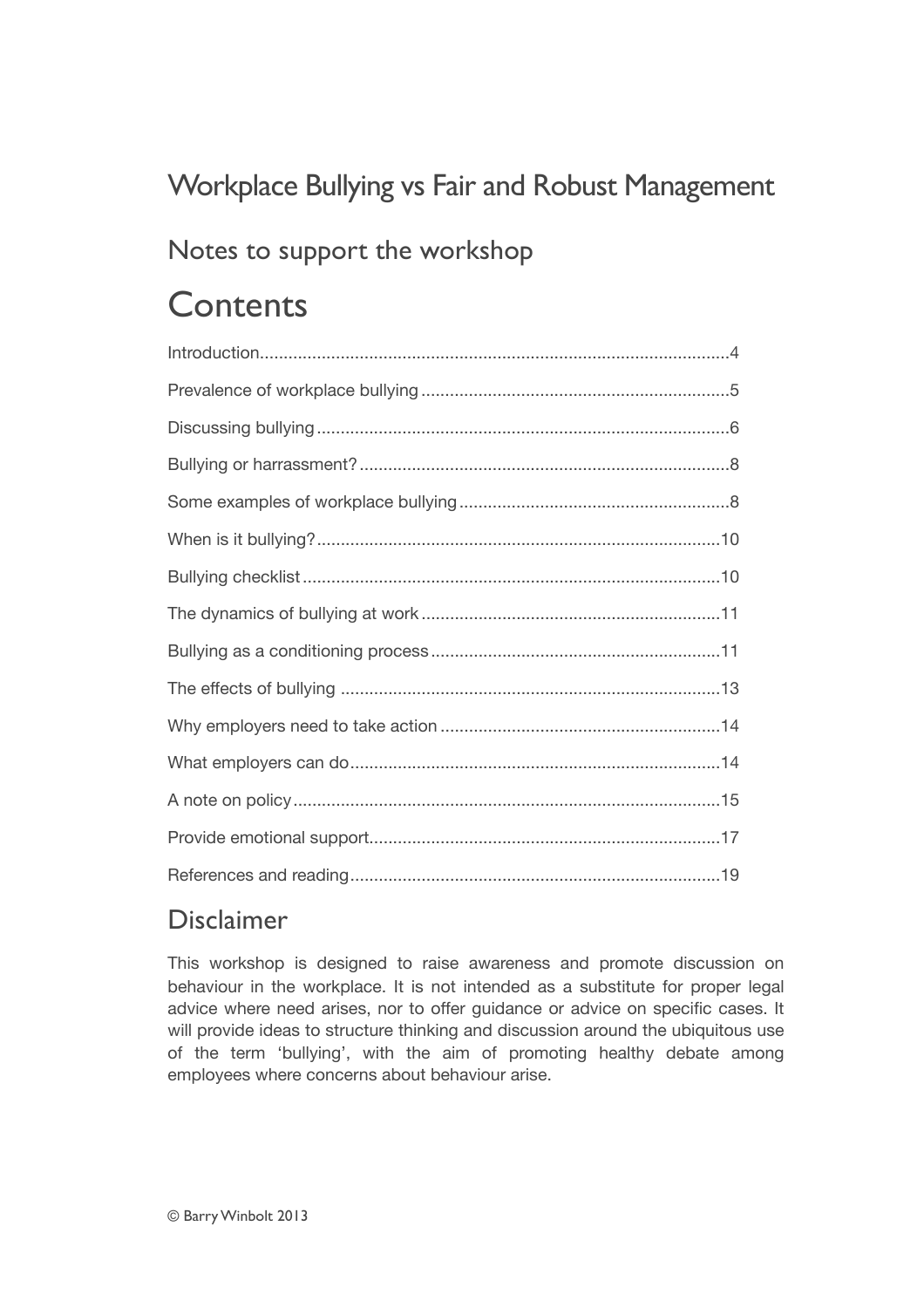### <span id="page-3-0"></span>Introduction

Bullying is a widespread social phenomenon that occurs in all walks of life; anywhere people live or work together in group bullying can occur. That is not to justify this pernicious behaviour, nor excuse it, but in order to deal effectively with it, we need to recognise where and how bullying occurs and to develop positive responses which strengthen, rather than diminish, working relationships.

It is inherent in the ways individuals in the workplace interact that a certain amount of banter and even more robust exchanges are a natural part of workplace lore. Combative humour, jibes and friendly put-downs are common and even acceptable in many working environments. For the most part, this is healthy and acceptable. If it does get out of hand people are capable of saying that they are offended and hopefully, in this respect, workplace behaviour is selfregulating.

Bullying doesn't happen 'by accident', and even though perpetrators (bullies) might say they "meant no harm" when reprimanded, bullying is persistent and repetitive and often involves a planned campaign by the bully, so it is quite likely that there was negative intent behind the behaviour.

Nevertheless, there are many forms of difficult or unacceptable behaviour in the workplace that do not qualify as bullying, so the first point of this discussion is to establish just what constitutes bullying. Once it has been identified, then it can be dealt with appropriately.

Use of the term 'bullying' has become widespread in the media and elsewhere. It is often used to describe pushy or domineering behaviour in broad terms. While there are many types of behaviour in the workplace that make others feel uncomfortable and provoke judgements, they do not and should not automatically qualify as bullying. Bullying, as we are using it here (and in the literature) refers to a specific type of relationship which results in actual or potential psychclogical harm to the target.

It is important to understand this because, although we all feel bullied at some time in our lives, this is insufficient to bring a charge against a bully and make it stick. If complaints are made they need to be supported by evidence, which in turn must show that the bully was persistently using behaviour likely to cause distress or do harm to another.

As we shall see, innappropriate use of the term also results in harm of another kind. Morale, reputations, motivation and working relationships can all suffer when someone makes an accusation carelessly.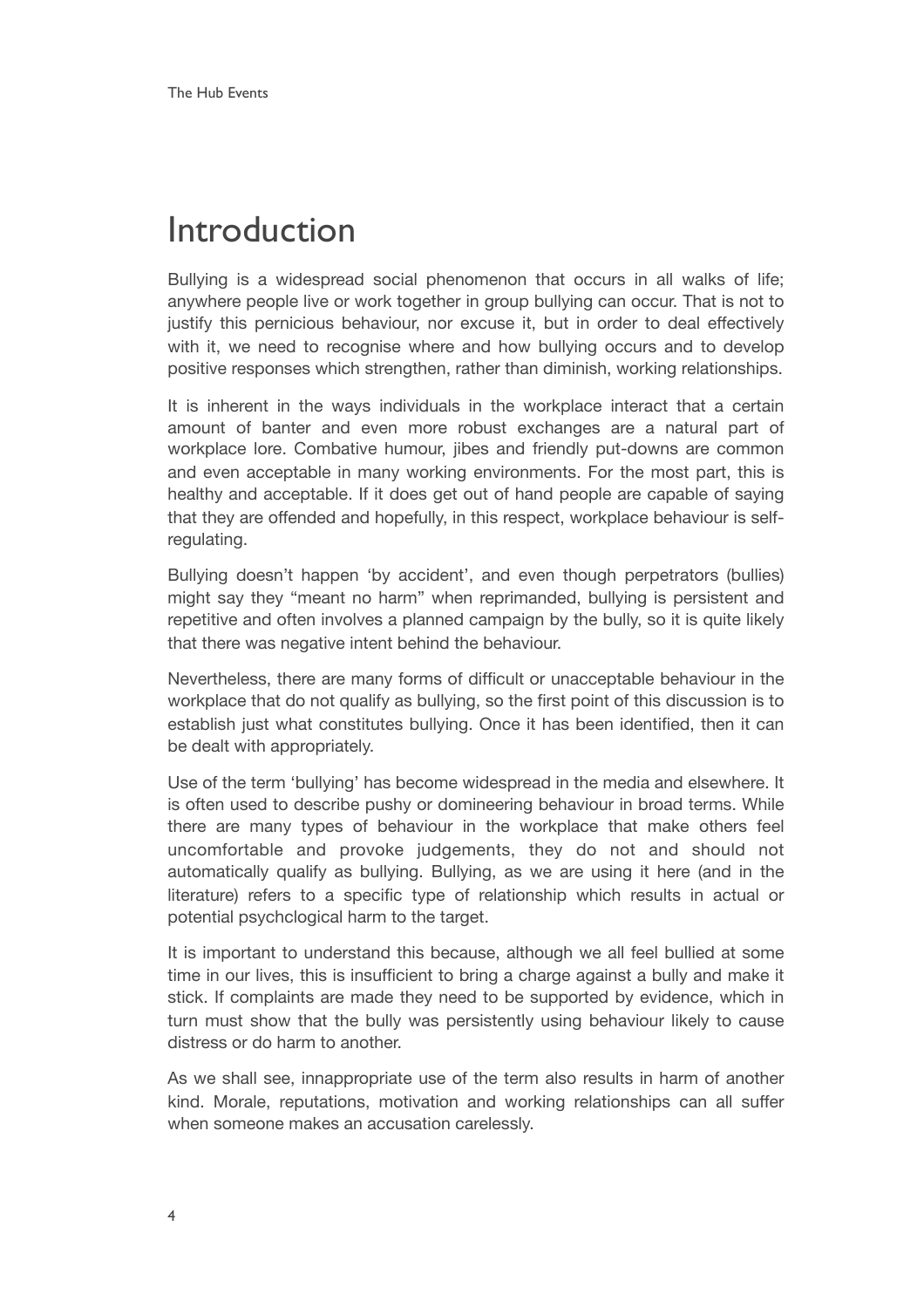### <span id="page-4-0"></span>Prevalence of workplace bullying

Bullying and harassment are common phenomena (both are referred to as 'bullying' from here on), and ones which employers have to take very seriously. Part of the reason for its frequency is that the line between harmless banter and offensive behaviour can be difficult to discern. This is one of the reasons it so often goes unchallenged. Even more common though are the number of accusations of bullying that don't properly fit the definition. For example, a manager giving an instruction that an employee disagrees with may provoke an accusation of bullying. inappropriately. This causes problems that will be outlined in this workshop.

Bullying is becoming increasingly recognised as a problem in the workplace, though it was not widely discussed in the UK until the 1980s. In 1990 Andrea Adams, a freelance journalist, drew attention to it with a series of radio broadcasts, and subsequently a book *Bullying at Work*. Wider academic interest grew from this point, and in a survey by the TUC in 1998 estimated that up to 5 million people in the UK workforce could be the victims of bullying at work. Other studies followed and these notes draw on several of the most significant ones. In particular, Lutgens-Sandvik et al 2007; Beswick et al 2006; Randall 1997 & 2001; Rennie Peyton 2003; Adams and Crawford, 1992 and Einarsen et al, 2003.

The web provides a plethora of surveys and reports on bullying, some of which claim impossibly high statistics for the prevalence of bullying. There is a tendency among these sites adopt a rather biased stance in favour of 'victims' of bullying. This is quite natural, given the purpose of the sites, but it could lead to surveys being skewed. For example, a survey conducted through a website devoted to bullying is likely to attract people who feel they are being bullied and who have gone online for advice. Clearly this is not a cross-section which is representative of the UK workforce with all points of view represented.

Another complication is the different definitions of workplace bullying. The HSE, reviewing the literature on workplace bullying in 2006, said that because of the variety of definitions, estimates of the prevalence of bullying varied, as did the quality of questions asked by researchers. Nevertheless, in the report *Bullying at Work: a Review of the Literature,* the authors say that *"a prevalence of around 1-4% of workplace bullying is likely within European workplaces."* 

In relation to UK sectors they go further:

*"Taking the definition of bullying highlighted at the beginning of this report, this equates to an approximate prevalence of 2.4%. The results are based*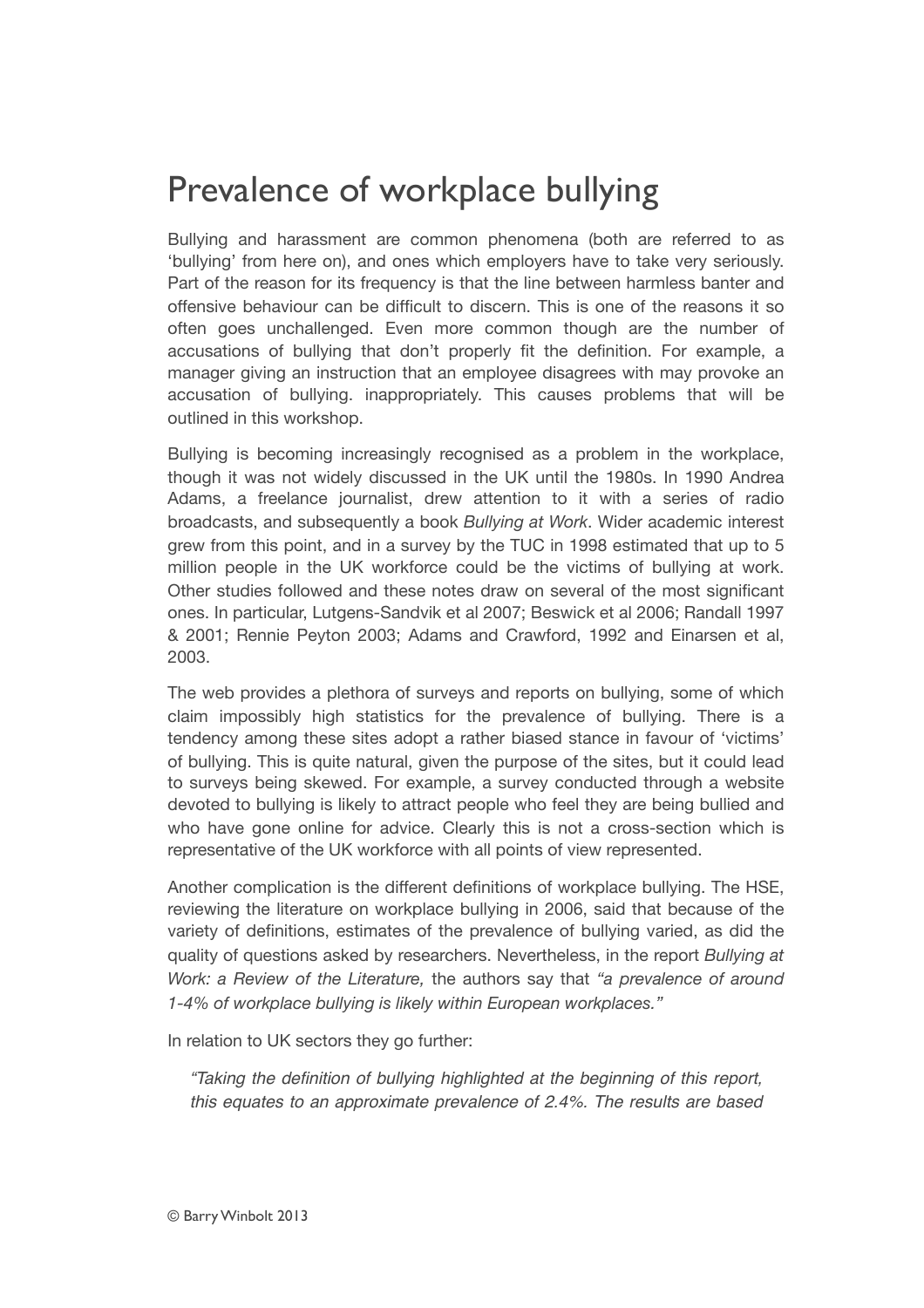*on 5288 returned questionnaires from a variety of organisations from different industry sectors in the UK."*

(Beswick et al 2006)

 They point out though that *"The lack of studies which have examined bullying as perceived by the accused bully also limits any conclusive estimates of prevalence."*

All things considered, we can say that bullying is ubiquitous – it happens in all settings, to men and women – and that in the UK about 3% of people experience bullying at work. This is an average figure based on the findings of many authors and summarised by the HSE. Obviously, some workplace cultures are virtually free of bullying, and in others the incidence will be significantly higher than 3%.

### <span id="page-5-0"></span>Discussing bullying

In the past there has been a tendency for employers to use a formal (grievance) routes when responding to complaints of bullying. Wherever possible it is preferable to use an informal approach to resolve things first, and only resort to the formal grievance procedure if this is absolutely necessary.

It is proposed here that if an informal approach is also available it offers significant benefits:

- Earlier intervention before the dispute becomes polarised
- It encourages, and demonstrates, good management practice
- It encourages open debate, rather than repressed frustration
- It is easiy accessible without resorting to specialists such as HR
- It is low-cost because cases can be resolved internally
- It strengthens relationships, rather than damaging them
- Mediation is available as a back up where an internal approach fails.

However, discussing bullying is often seen as a contentious issue, which is only to be expected where there is no reasonable basis for debate. Bullying is an emotionally laden topic which often triggers a process which precludes further discussion.

The aim here is not to defend bullying or to let bad behaviour of any kind go unchallenged. For example, it may be that a particular member of staff, manager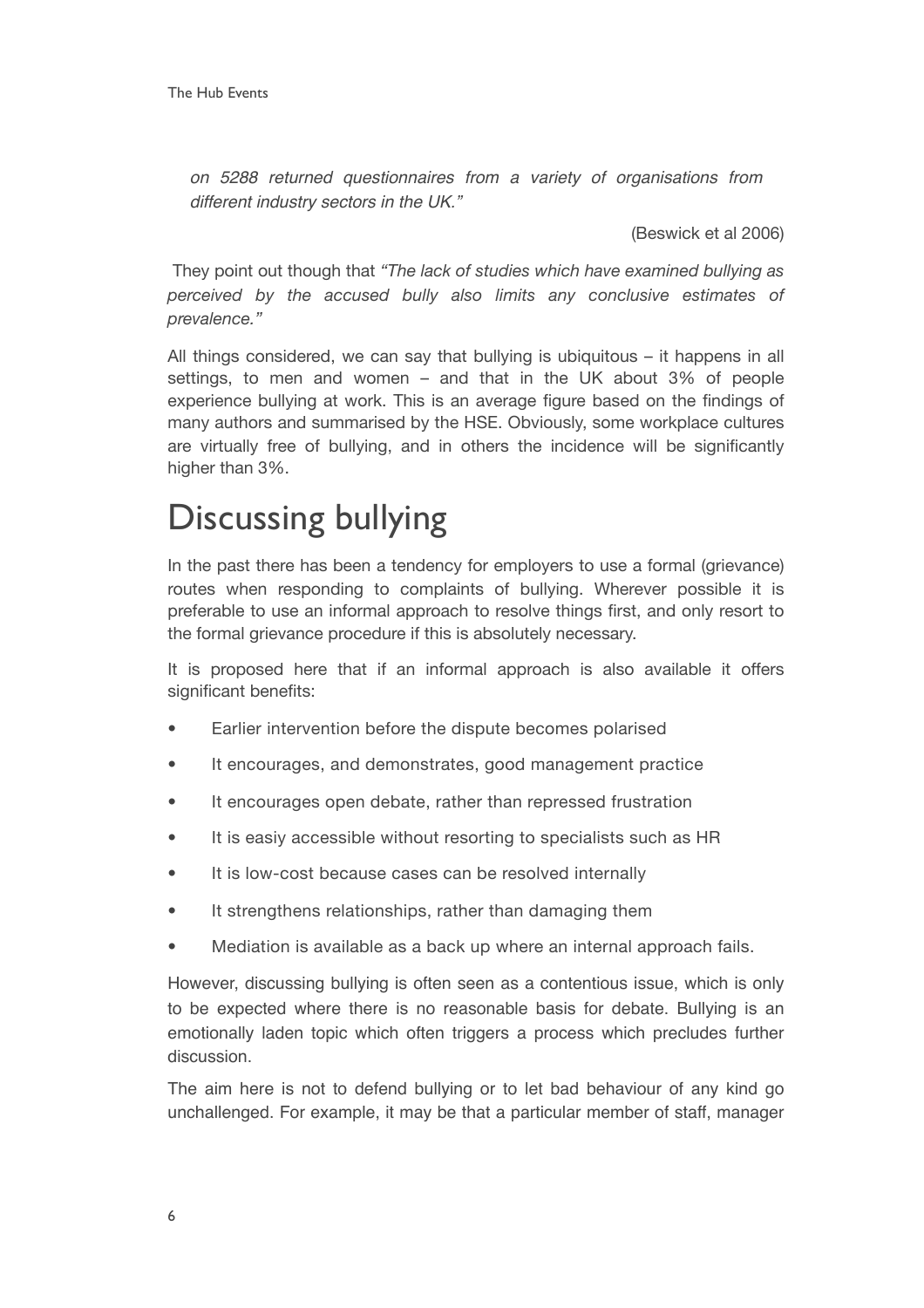or otherwise, shouts and swears at others and that some of them feel bullied. The behaviour is clearly wrong and should be corrected with more appropriate and effective forms of communication. But should it be punished because it is bullying? This may not be the best way forward, and if the bad behaviour is directed at everyone (and does not target or isolate an individual), it does not qualify as bullying.

A couple of the standard textbook definitions of bulling are:

*"Aggressive behaviour arising from the deliberate intent to cause physical or psychological distress to others"*

Randall 1997

*"Social interaction through which one person is attacked by one or more individuals almost on a daily basis and for many months, bringing the person into an almost helpless position…"*

Leymann 1996

More specifically, ACAS characterises bullying as:

*"Offensive, intimidating, malicious or insulting behaviour, an abuse or misuse of power through means intended to undermine, humiliate, denigrate or injure the recipient. Bullying or harassment may be by an individual against an individual (perhaps by someone in a position of authority such as a manager or supervisor) or involve groups of people. It may be obvious or it may be insidious. Whatever form it takes, it is unwarranted and unwelcome to the individual."*

#### ACAS

This last description also mentions harassment (defined below). This workshop makes no distinction between the two terms and uses bullying throughout. This is because, whatever the terminology, the purpose here is to help you take effective action to stop unwanted behaviour, and the impact and effects of both bullying and harassment on an individual are likely to be the same.

The key factor here is that bullying is unwanted behaviour that is persistent, repetitive and harmful to the person on the receiving end of it (the victim). There are many types of unwanted behaviour in the workplace and not all qualify as bullying. What distinguishes a bullying from someone who becomes difficult is that the bully has an agenda: a systematic and committed strategy of doing emotional damage to another person, intentional or not.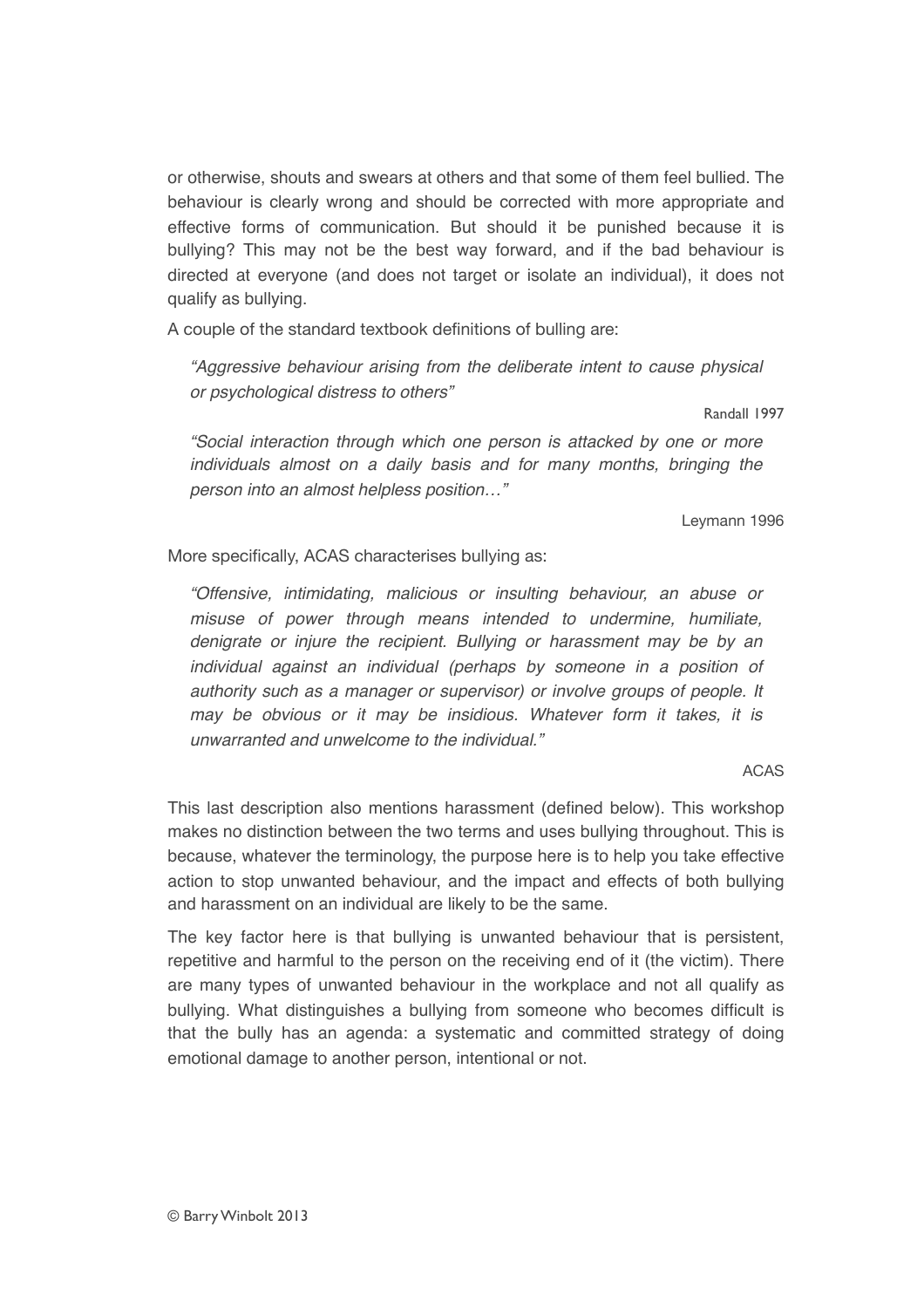### <span id="page-7-0"></span>Bullying or harrassment?

There is no legal definition of workplace bullying. 'Bullies' are often – but not always – more senior than the person they are bullying. 'Bullies' sometimes target groups as well as individuals (HSE).

Harassment relates to unlawful discrimination on the grounds of race, sex, disability, age, religion or belief, or sexual orientation. The Prevention of Harassment Act (1997) covers harassment more generally.

### <span id="page-7-1"></span>Some examples of workplace bullying

According to the HSE and other authorities, bullying at work can take many forms. It can involve, for example:

- Constant criticism, removal of responsibility or being given trivial tasks to do
- Shouting at staff, persistent picking on people, in front of others or in private
- Blocking promotion or other opportunities
- Regularly ignoring or excluding people from work activities
- Spreading malicious rumours
- Singling out an individual for unfair or unequal treatment, e.g. blocking promotion or excluding from training opportunities
- Overloading or setting impossible deadlines (to fail)
- Constantly attacking someone in terms of their competence, professional or personal standing
- Insults or other pejorative comments, either face-to-face or less openly
- Constantly making someone the butt of jokes
- Repeated comments on the grounds of race, gender, disability, age, religion or belief.
- Copying memos or emails that are critical about someone to others who do not need to know
- Overbearing supervision or other misuse of power or position.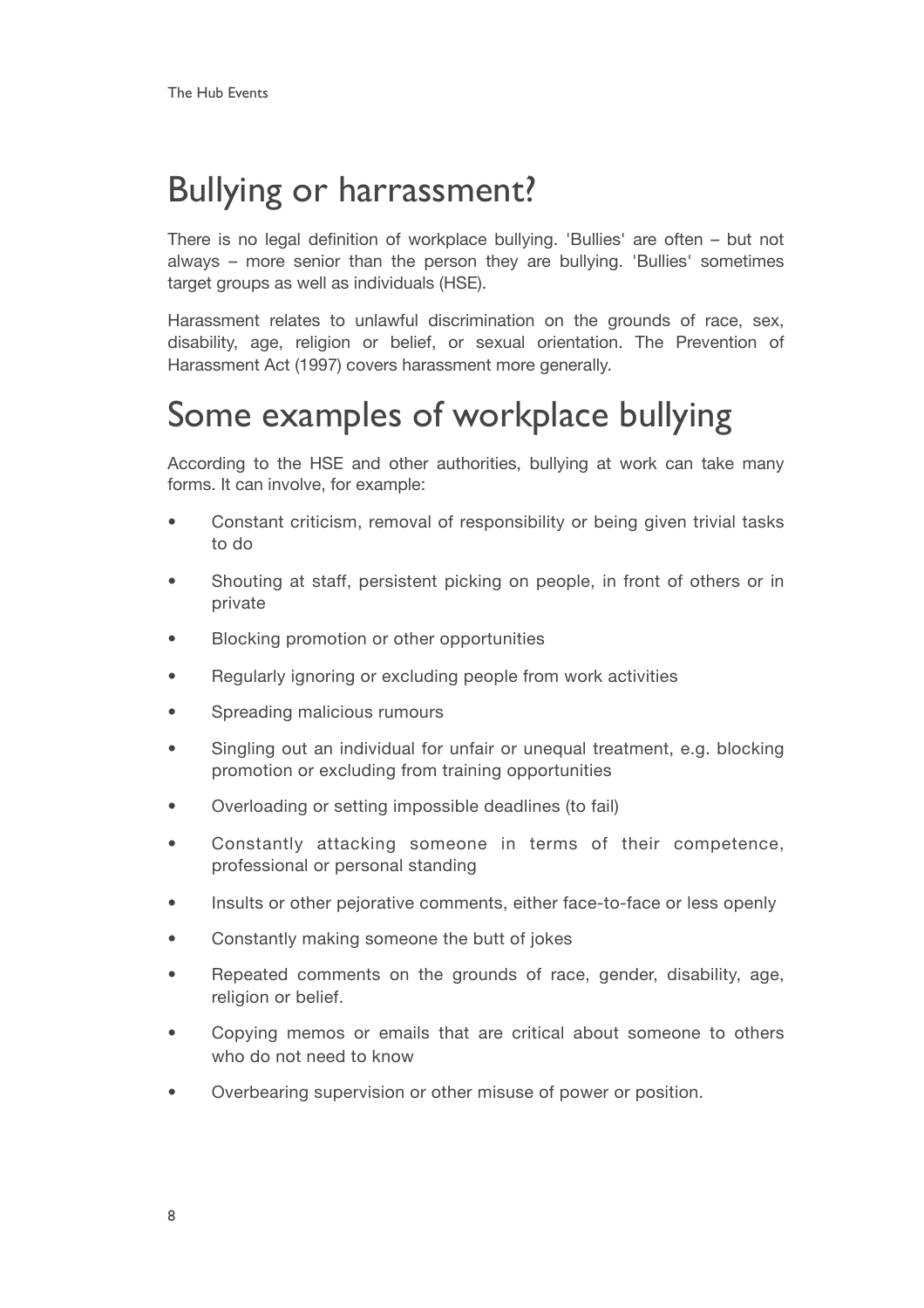Examples and definitions of what may be considered bullying are provided here for guidance. For practical purposes those making a complaint should be asked to define what they mean by bullying, to clarify the behaviour they have found distressing or unacceptable, so that this can be dealt with. The organisation should be responsive, regardless of whether or not that behaviour fits a standard definition.

#### What bullying is not

Some pamphlets and guides say that bullying occurs whenever the victim 'feels bullied'. Though this is well-intentioned it can be misleading and even damaging. If it is sufficient for someone to feel bullied, then every time this happens someone else must be cast in the role of bully.

This can lead to unfounded accusations of bullying which can be as damaging to the accused as bullying is to the victim. There have been cases where unfounded accusations have led to a manager being suspended, sometimes for months, over an accusation that was eventually disproved. In the meantime, the (innocent) manager suffered ridicule, isolation, worry, stress, a damaged reputation and even harm to their career.

Therefore, it is very important that we only use the term bullying where it is justified. Some organisations over-react when they hear the word 'bullying' by immediately invoking complaint or grievance procedures. This may be appropriate where genuine bullying occurs – though there is no guarantee that punishment of the perpetrator will correct the problem – but it imay not be the best way forward initially. Both will have the stress and worry of going through the grievance procedure, with no guaranteed outcome either way. Also, it does little to help restore a working relationship between the accuser and the accused, and this often deteriorates still further.

By way of summary, a more recent definition by Einarsen et al (2003), in their analysis of research and practice in the field of workplace bullying states:

"*Bullying at work means harassing, offending, socially excluding someone or negatively affecting someone*'*s work tasks. In order for the label bullying (or mobbing) to be applied to a particular activity, interaction or process it*  has to occur repeatedly and regularly (e.g. weekly) and over a period of *time (e.g. about six months).* 

*Bullying is an escalating process in the course of which the person confronted ends up in an inferior position and becomes a target of systematic, negative social acts. A conflict cannot be called bullying if the*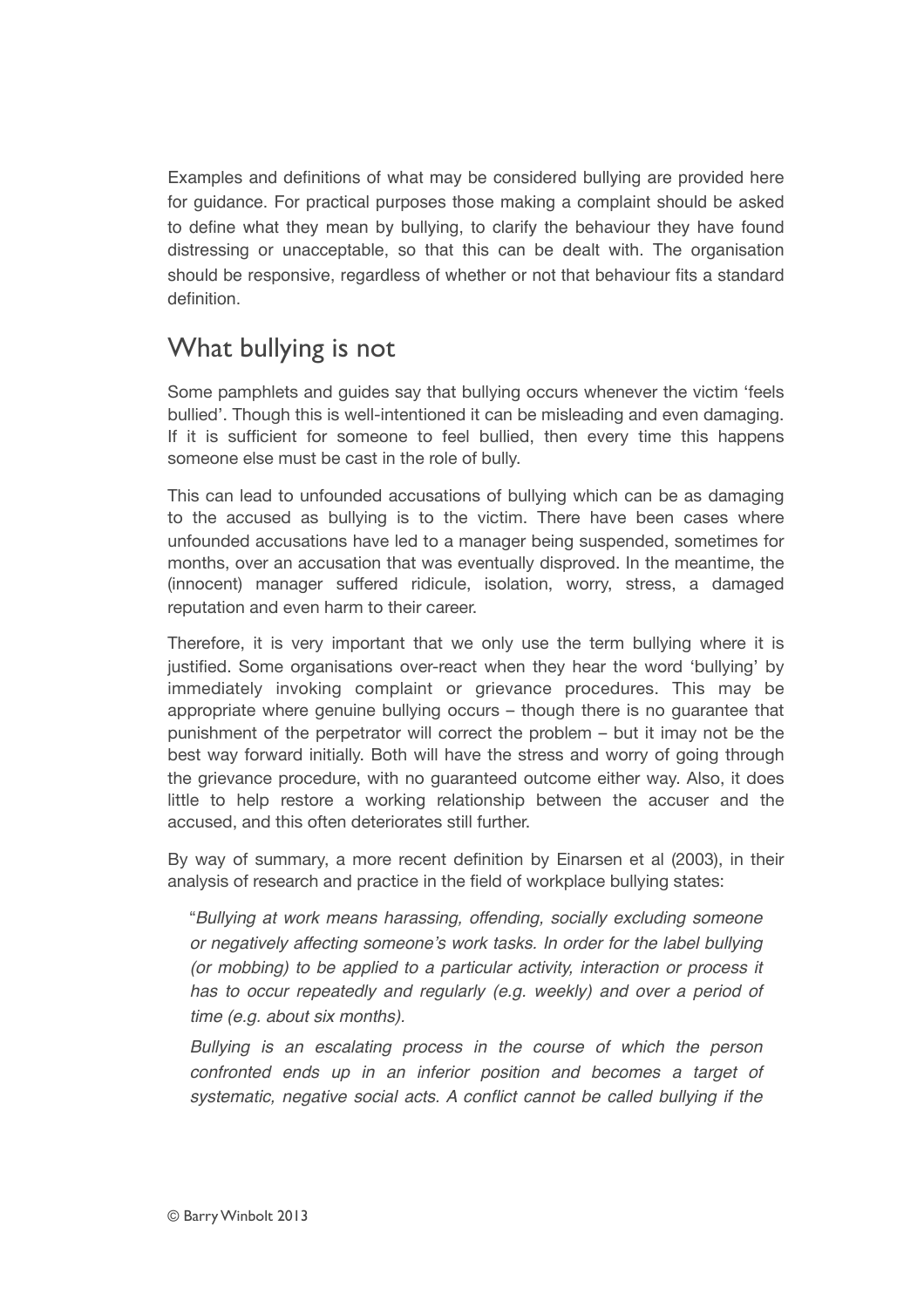*incident is an isolated event or if two parties of approximately equal*  ʻ*strength*' *are in conflict."*

(Einarsen et al 2003)

### <span id="page-9-0"></span>When is it bullying?

Many years' experience of helping organisations resolve conflict have shown that complaints of bullying are frequently not handled as well as they could be by employers. This is partly because they are frequently unsure of how to deal with such complaints, and even where a clear policy exists – and only recently have they started to become standard – the term 'bullying' is an evocative one which can provoke strong reactions and is widely misunderstood. As we have already seen, definitions vary, and so do employers' levels of understanding of the term. The same is true of staff, with some people using the term to describe behaviour they disagree with, particularly when they are feeling 'pushed' by management.

In response to requests from one group of managers the following list was drawn up to help them identify whether the behaviour in question should be considered as bullying or not, when dealing with complaints.

This is not a scientific test. It is a loose diagnostic list designed to give an indication of when bullying might be occurring. It is provided as a basis for discussion, as it has been found that when both staff and managers are able to consider bullying behaviour from a shared perspective, inappropriate complaints of 'bullying' diminish. Clarity of understanding makes it easier to identify bullying, and less likely that the term will be wrongly used, and provoke a kneejerk reaction.

### <span id="page-9-1"></span>Bullying checklist

Any three points make taken together could be judged as bullying

- Is the behaviour unfair or unreasonable?
- Is it targeting one or more individuals?
- Is it repeated or regular?
- Is it one-sided, always in the same direction?
- Is there a power imbalance?
- Is there intent to do harm?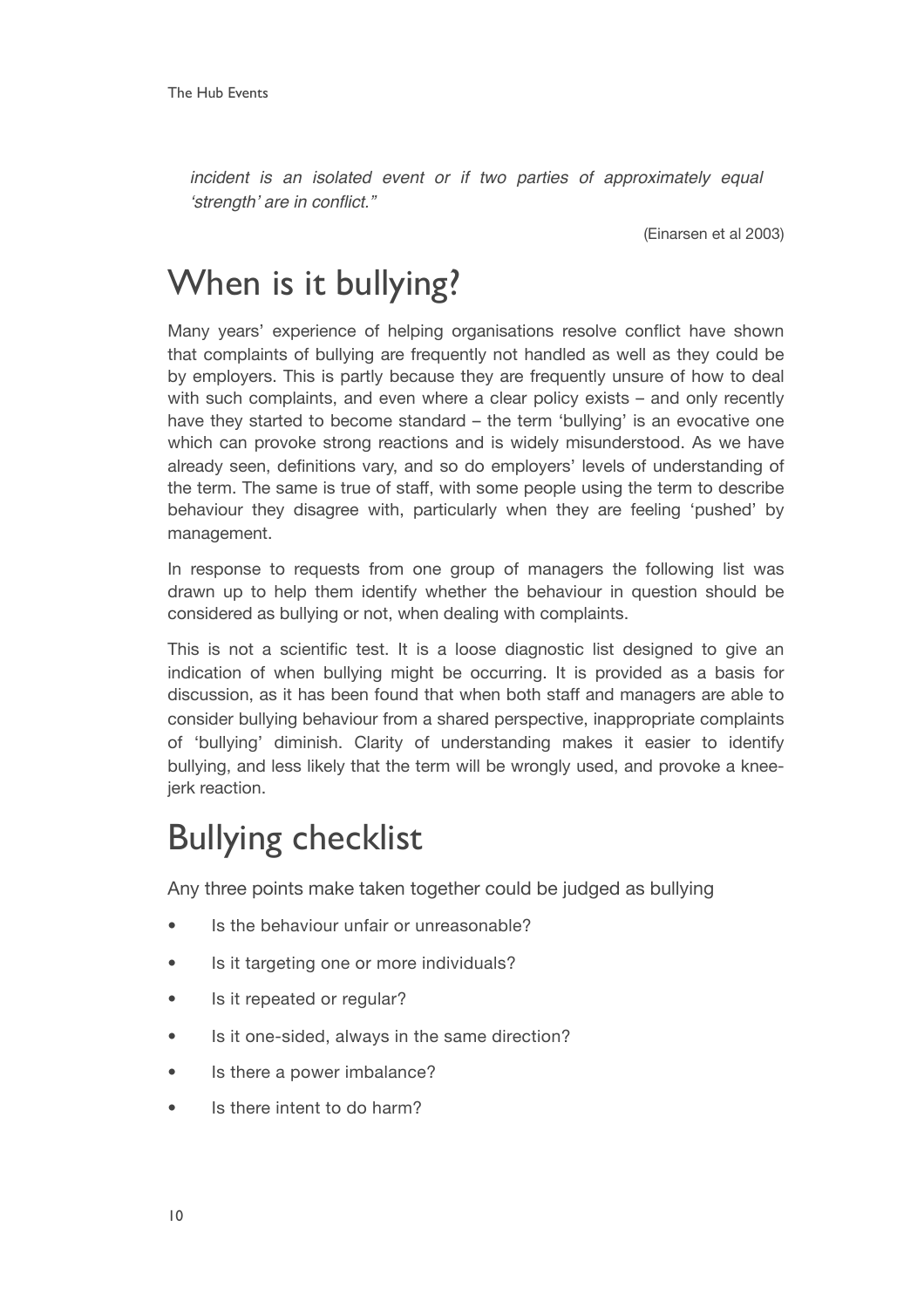- Is it damaging, psychologically or otherwise?
- Can the target respond safely?
- Can the behaviour be talked about openly?
- Is the perpetrator likely to be responsive (i.e. recognise and change their behaviour)?

(Winbolt 2009)

## <span id="page-10-0"></span>The dynamics of bullying at work

Responding to allegations of bullying at work is time-consuming and can be fraught with uncertainty. For employers who have to deal with claims and instances of bullying, the dynamics can prove destructive and costly, and for complainants and those they complain against it is stressful and there is an inevitable emotional toll. Relationships, reputations and morale, not to mention motivation at work, can all suffer.

It has been argued that the structure, culture and ambitions of modern organisations can become the drivers of undesirable behaviour among employees, and that bullying is an inevitable side-effect of the 'bottom line' thinking that is increasingly prevalent.

Certainly, organisational culture affects employee relations, and there are strong links between management values and the behaviour and wellbing of employees.

Whatever the causes – and they should certainly be identified in order to reduce the likelihood of bullying – it is the effects that we are concerned with here. The impact on individuals and the organisation that employs them is undeniable.

### <span id="page-10-1"></span>Bullying as a conditioning process

How is it that people can become the victims of interpersonal aggression typifies many bully-victim relationships? Working with victims of bullying gives some insight into the ways in which normally resourceful people find themselves unable to respond 'normally' when attempting to deal with the bully. People have often said that they do not understand how or why they become so helpless when confronted by the bully. They will speak of 'triggers' which can set them off worrying or tip them into a state of apprehension or fear where they are unable to think straight or to respond as they would like. These triggers might be, for example, the bully's name, a location, or even the smell of their perfume or aftershave.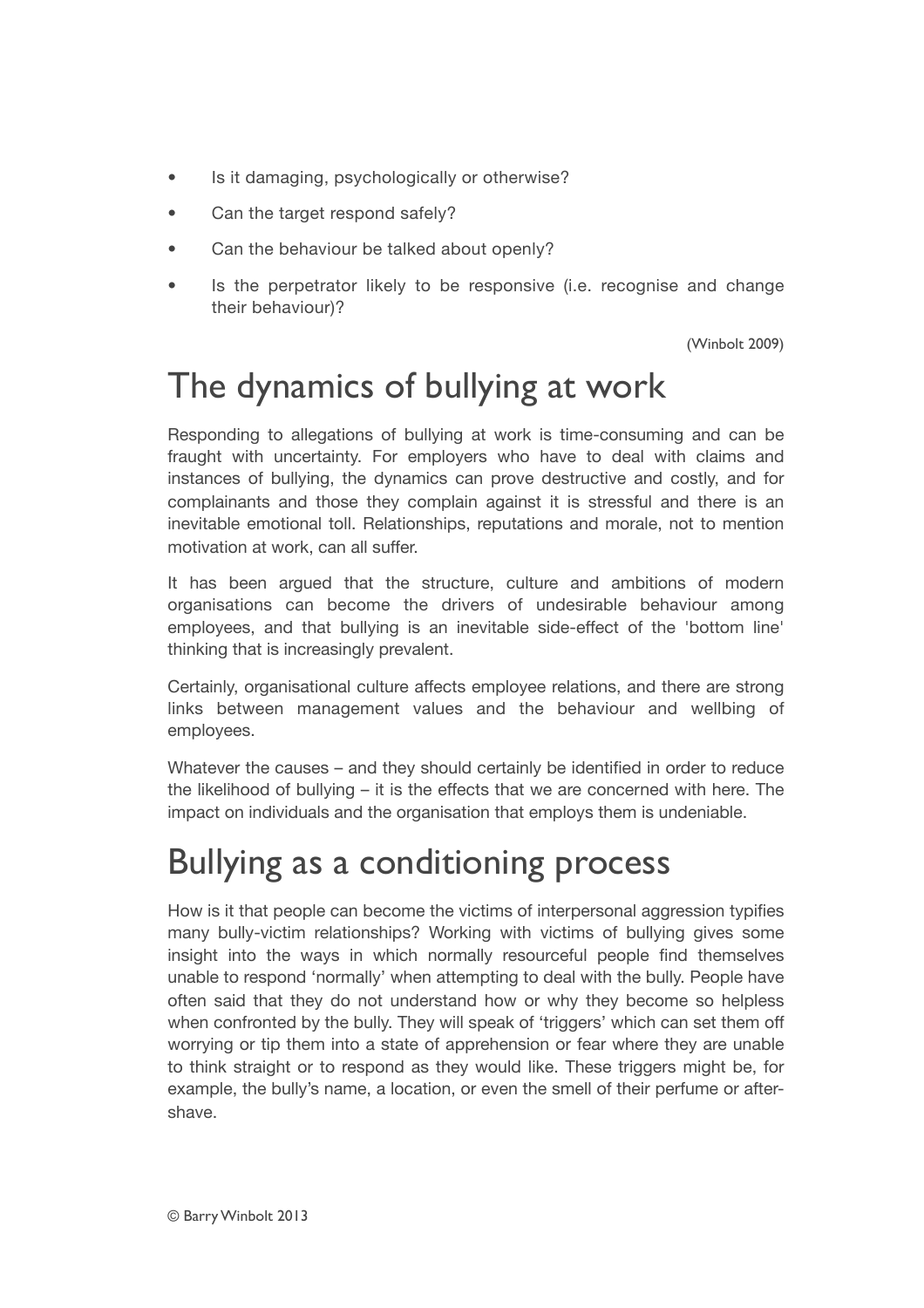The victim learns to associate a negative experience (being threatened or insulted for example), with a 'neutral' stimulus. So something which under normal circumstances is harmless – like a name, a place or a smell – can trigger a range of unwanted responses, typically fear and helplessness, and including physical reactions associated with emotion, like flushing, tears, shaking and shallow breathing.

What is going on here is that the bullying behaviour 'conditions' the victim in a persistent and repetitive process of associative learning. By identifying an individual's vulnerabilities (their fears and uncertainties), the bully taps into a mechanism known as fear conditioning, a process by which people (and other species), learn to fear new stimuli. Repeated exposure to the stimulus (the bullying behaviour), causes a pairing of the fear response with aspects of the bullying (name, place, smell etc), until the neutral stimulus alone can produce the state of fear, without the bully actually having to do anything.

This is described by classical conditioning theory, which explains the *"universal mechanisms by which we and other animals intuitively detect and store information about the causal structure of our environment."* (Gregory, 1987).

In effect, bullying produces a conditioned reflex which produces helplessness in the victim (in the sense that they are unable to respond as they would like). One way of looking at this is that it produces a sort of trance state that the victim is tipped into by the bully's suggestions, and eventually by the associated stimuli (name, place, smell, or whatever).

It is for this reason that it could be tantamount to further abuse to ask a victim to tackle the bully directly. Under certain circumstances, where the victim is properly supported and feels able to do it, this may be acceptable. But as a general rule it seems ill-advised to expect someone who has been conditioned to be helpless to then walk head-on into a situation where the conditioning could be further reinforced.

Conditioning works through the establishment of patterns (neural pathways in the mind). The way out of this is to learn to 'break the trance' by establishing new patters of association. Victims of bullying can be helped by learning new patterns of behaviour – doing something different – and reinforcing them, where no amount of thinking and talking about the problem will resolve things in the same way. In fact, over analysis can actually reinforce the negative beliefs and response in the victim. Counsellors beware!

Of course, support and understanding are vital, and this will require some talk and discussion. But for a victim to become more resourceful in the face of bullying they will need to learn new patterns of behaviour and reinforce them through action. We are all familiar with the concept of 'having our buttons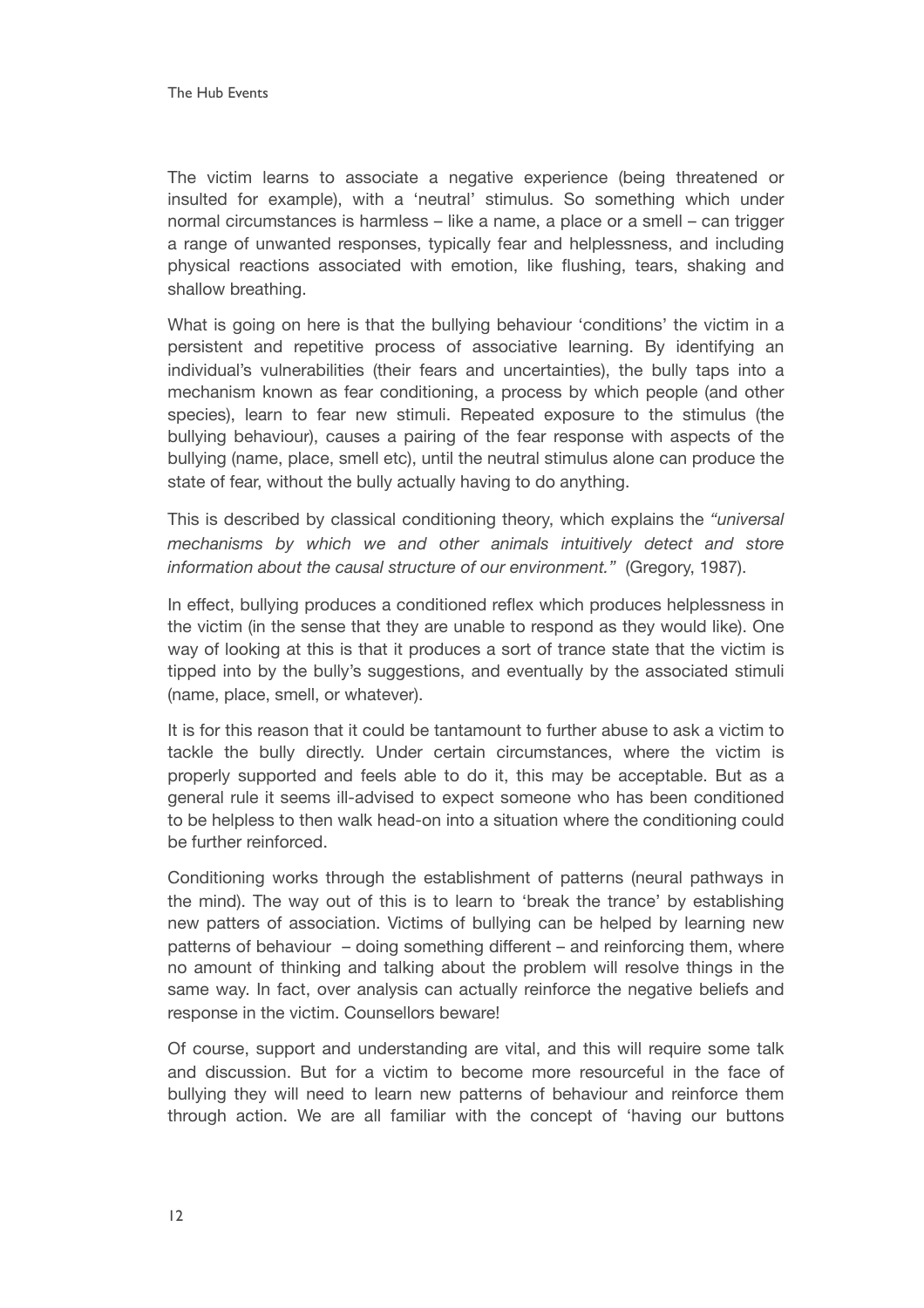pushed', these triggers can and must be re-programmed so that the can bully no longer push the victim's buttons. (Wolinsky, 1991).

One way to do this is through appropriate forms of therapy that focus on personal resurcefulness and empowerment, such as SFBT (Solution Focused), or Cognitive Behavioural (CBT) approaches.

# <span id="page-12-0"></span>The effects of bullying

Targets of bullying come to dread going to work. In extreme cases the effects of this mistreatment are such that the victim is no longer fit for work. Some, even when it is quite severe, only realise that they are the victim of bullying after several months or even years of mistreatment.

Targets of bullying will often say that they are surprised that it happened to them. They are often resourceful and effective people in the jobs, but this type of interpersonal aggression wears them down and renders them unable to tackle it as they would wish. Researchers from the University of New Mexico led by Pamela Lutgen-Sandvik say:

*"Targets of bullying at work anticipate the workday with dread and a sense of impending doom. They steal through the workplace on a state of high alert, in anticipation of the next attack. Privately, they are profoundly ashamed of being victimised and are confused at their apparent inability to fight back and protect themselves. Workplace bullying is a type of interpersonal aggression at work that goes beyond simple incivility and is marked by the characteristic features of frequency, intensity, duration, and power disparity. Due to the hammering away described in these situations, targets often find themselves isolated, demoralised, and unable to escape or prevent the bullies*' *terrorising tactics." (some references removed for brevity)*

(Lutgens-Sandvik et al 2007)

Bullying affects everyone who comes into contact with it, whether victim or witness. Direct targets are likely to suffer long-term emotional and psychological disturbance, and in some cases this can be permanent or require psychiatric intervention. It will cause stress, damage self-esteem, impair cognitive functioning, and threaten emotional and physical health.

People who are abused in this way are at increased risk of depression (there is a direct link between what is known as 'learned helplessness and depression), chronic stress and absence from work can result, often long term. There are cases of bullying induced post-traumatic stress and even suicide. (Lutgens-Sandvik et al).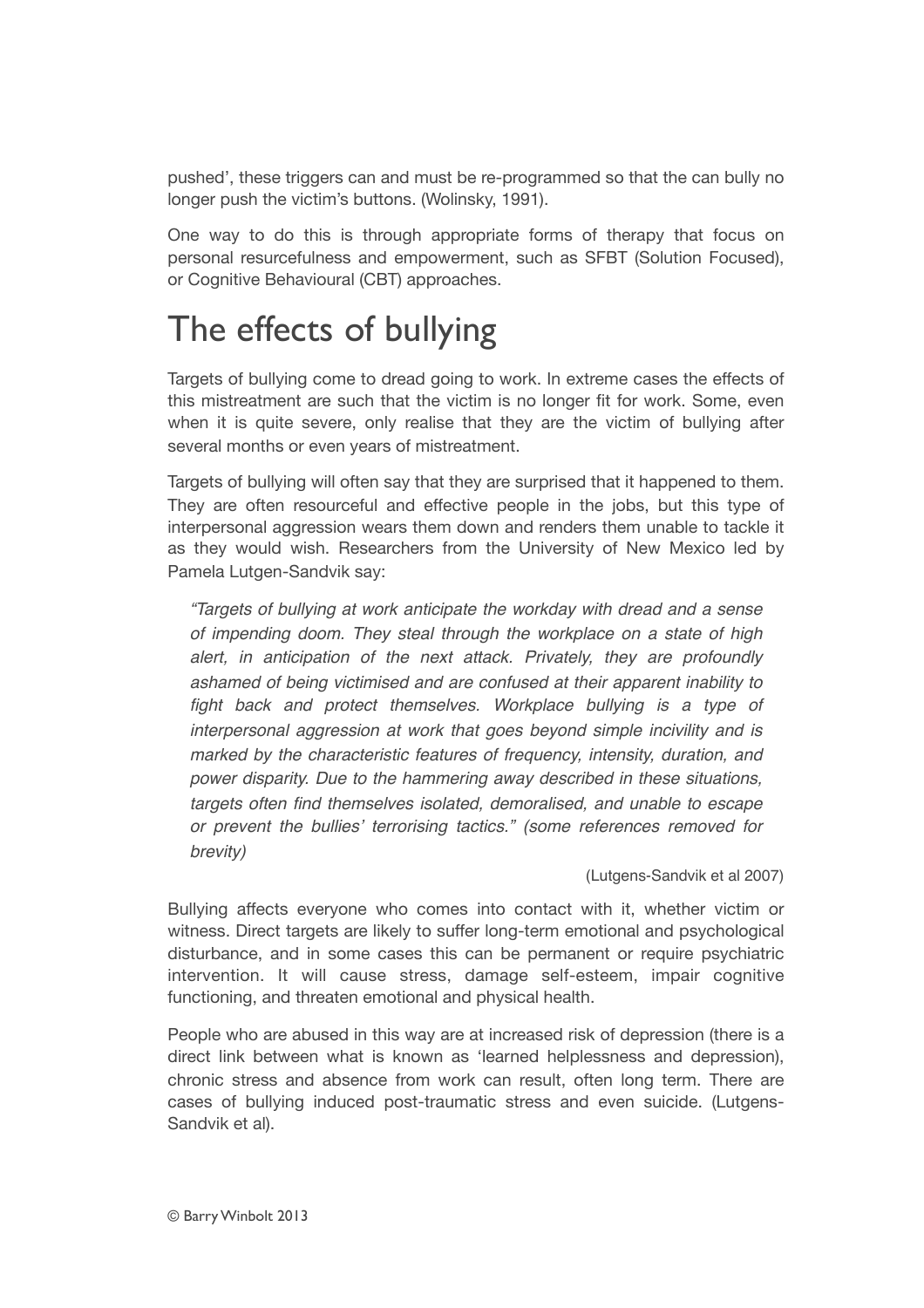Colleagues who witness bullying can be considered secondary victims. Some may fear becoming a target themselves, but working in a generally negative environment and witnessing mistreatment of others is both stressful and disempowering.

The effects of bullying ripple out to effect with wider working community, so the problem affects everyone, not just the victims.

### <span id="page-13-0"></span>Why employers need to take action

Bullying and harassment are not only unacceptable on moral grounds but may, if unchecked or badly handled, create serious problems for an organisation including:

- Poor morale and poor employee relations
- Loss of respect for managers and supervisors
- Poor performance
- Lost productivity
- Sickness and absence
- **Resignations**
- Damage to the repution of the organisation
- Tribunal and other court cases and payment of unlimited compensation.

It is in every employer's interests to promote a safe, healthy and fair environment in which people can work. This is also a legal requirement.

### <span id="page-13-1"></span>What employers can do

According to ACAS, employers should consider framing a formal policy. This need not be over-elaborate, especially for small firms, and might be included in other personnel policies, but a checklist for a specific policy on bullying and harassment could include the following:

- Demonstrable commitment from senior management
- Acknowledgement that bullying is taken seriously by the organisation
- A clear statement that bullying will not be tolerated
- An explanation of what constitutes bullying (and what doesn't)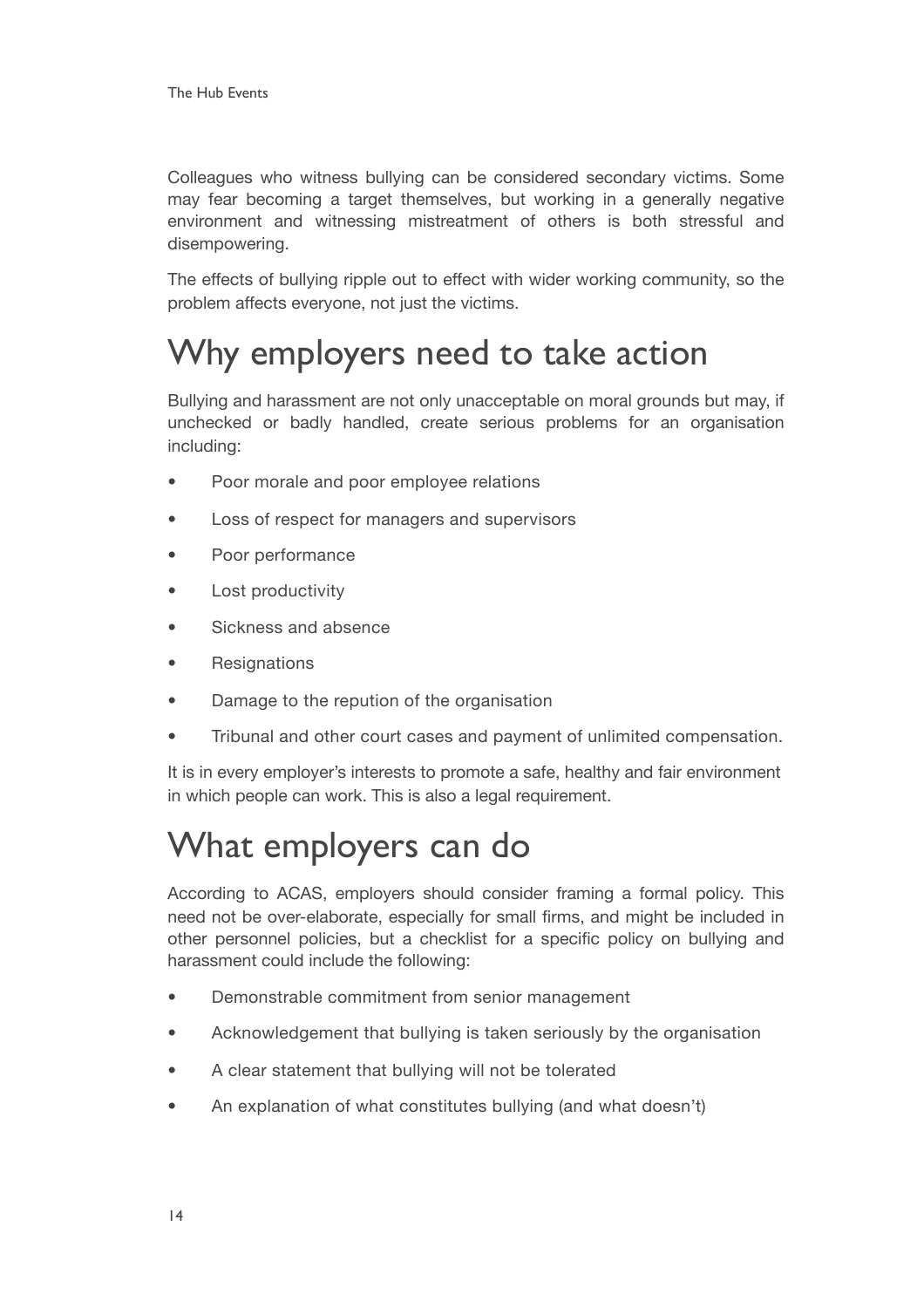- Examples of unacceptable behaviour
- Signalling that bullying will be treated as a disciplinary offence
- Manager training to include communication around sensitive issues
- A confidential, informal pathway for dispute resolution accessible to all.

### <span id="page-14-0"></span>A note on policy

Bullying and Harassment policy should be implemented, reviewed and monitored regularly. While legal aspects are very important, these should not overshadow the human and interpersonal considerations.

Any accusation is likely to impact psychologically and socially on any both the alleged perpetrator and the alleged victim. When investigating and acting on allegations of bullying, therefore, employers must take particular care to ensure that both parties are offered support aimed at ensuring their emotional wellbeing.

It must also be remembered that even where an accusation is subsequently judged to be false or inappropriate, both parties will have been subjected to stress during the investigation, and the reputation of one or both may be damaged, even where the complaint is dismissed.

These aspects should be considered and precautions should be defined in procedure to ensure that managers and the wider system understand how to care for all parties.

#### A clear policy

The statement of policy will gain additional authority if staff are involved in its development. It should be made clear that the policy applies to staff on and off the premises, including those working away from base. The scope should cover types of interaction and communications, including email use and content.

All organisations should have policies and procedures for dealing with grievance and disciplinary matters. Staff should know to whom they can turn if they have a work-related problem, and managers should be trained in all aspects of the organisation's policies in this sensitive area.

#### Informal approaches

In addition to a standardised formal complaints procedure it is recommended that organisations encourage their personnel to address any interpersonal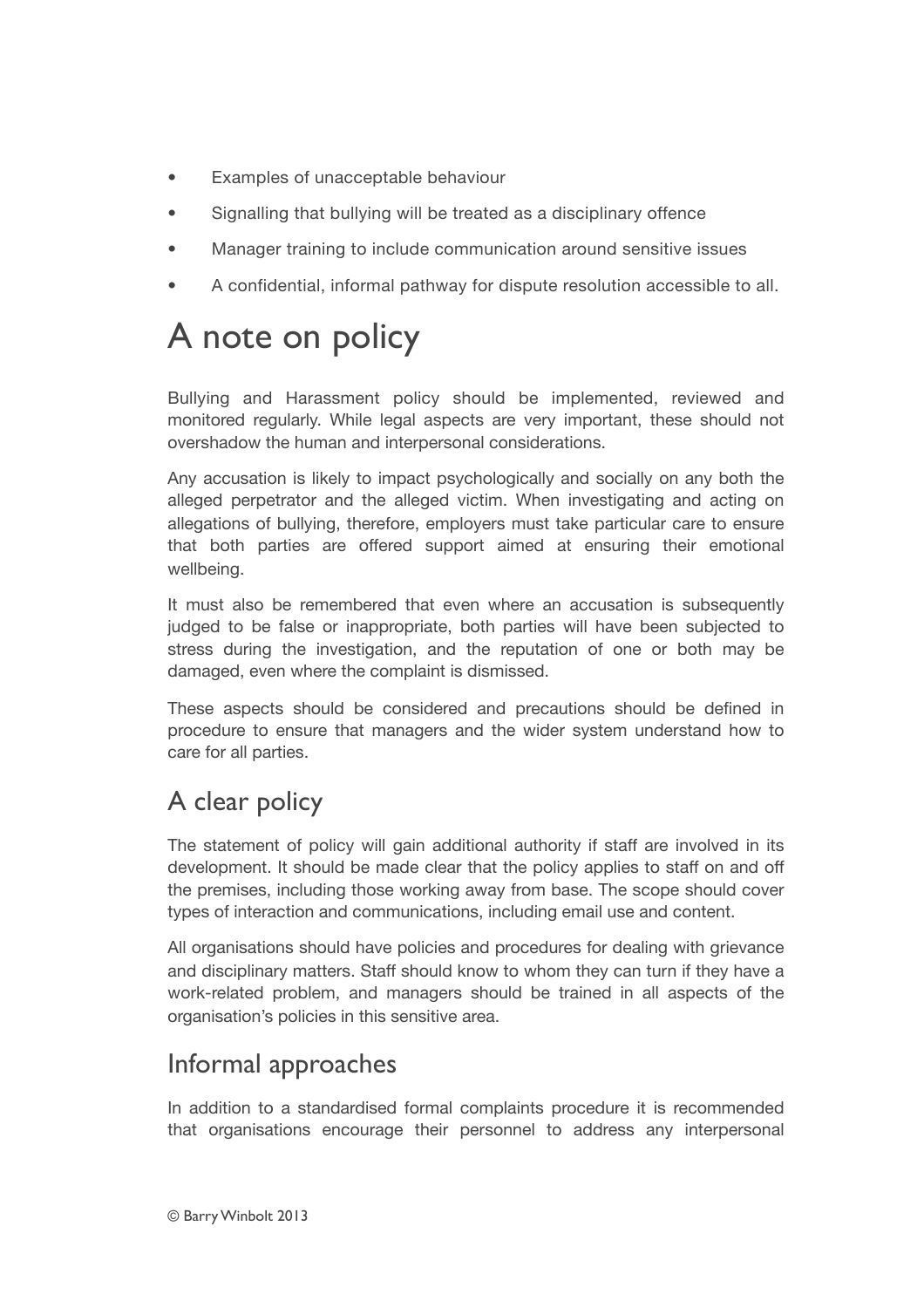difficulties informally wherever possible. This may be with the help of an qualified mediator, but if tackled early enough and where it can be instigated, a collaorative conversation between the parties involved can very often enable each to air their views and come to a shared understanding. In some cases this might require training for managers, but it is also possible for suitably skilled HR people to facilitate such conversations. This avoids the need to go to full mediation.

An informal approach should not been used where there has been a clear case of bullying or other behaviour that requires a disciplinary approach

#### Set a good example

The behaviour of employers and senior managers is as important as any formal policy. Strong management can unfortunately sometimes tip over into bullying behaviour. A culture where employees are consulted and problems discussed is less likely to encourage bullying and harassment than one where there is an authoritarian management style. The organisation must make it clear that bullying and harassment are unacceptable, and support this with training and guidance for managers on how to identify and address any inappropriate behaviour.

#### Fair procedures

Procedures should be fair and transparent, with specific guidance on dealing promptly with complaints from employees. This should include desirable timescales and what to do in the event absence from work of any of the parties. Stress-related absence sometimes accompanies complaint and investigation, and this can cause delays and further distress to those involved when protracted. Such procedures should have provision for confidentiality, and for both the person making the complaint and the subject of the complaint to be accompanied by a fellow employee or trade union representative of their choice [the right to be accompanied at grievance hearings is set out in the Employment Relations Act 1999].

#### Set standards of behaviour

Employers are advised to publish an organisational statement to make all staff aware of the standards of behaviour expected of employees. This can make it easier for all individuals to consider their own behaviour and be fully aware of their responsibilities to others.

This may include information about what constitutes bullying and harassment. Many organisations find it helpful to supplement basic information with guidance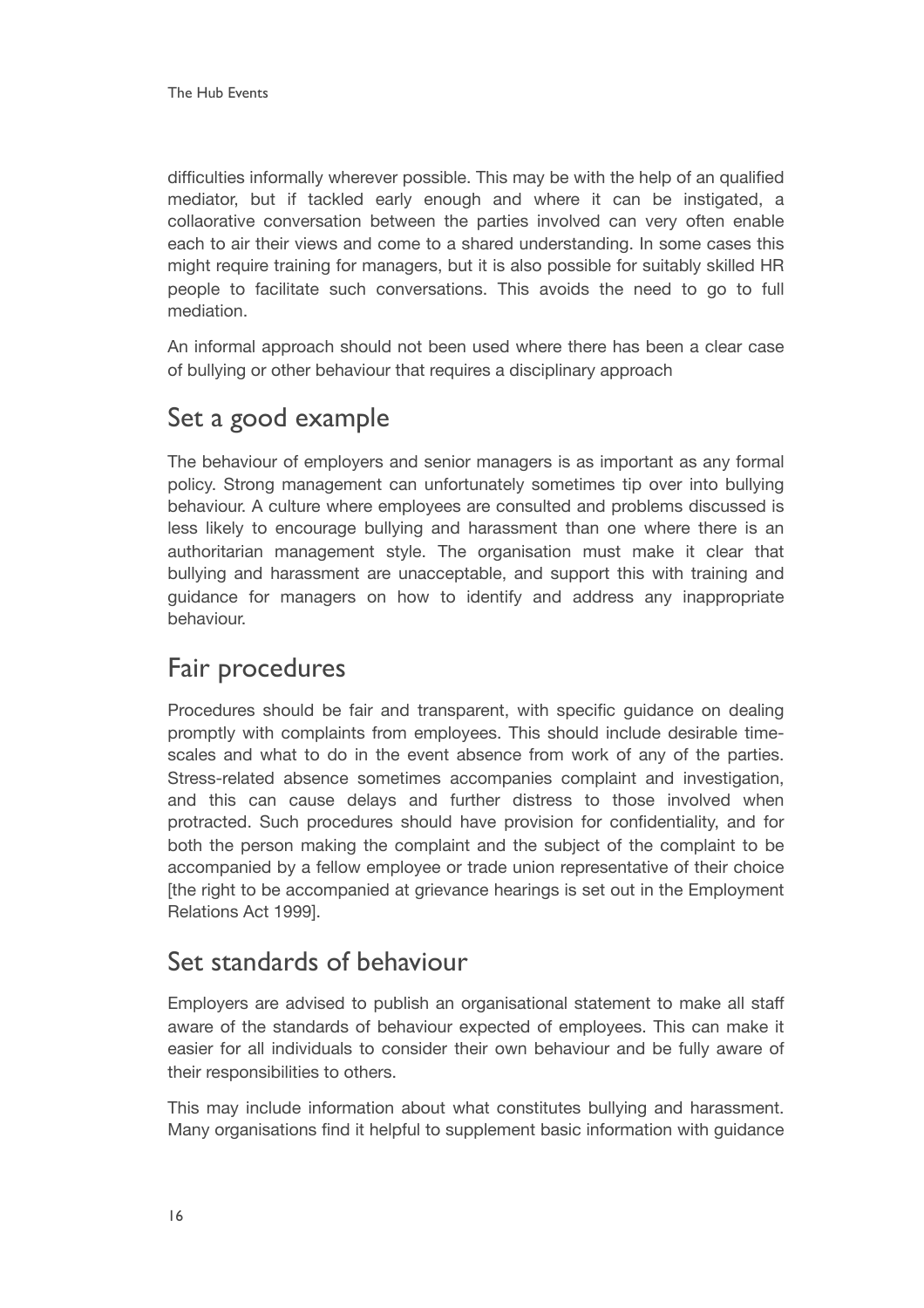booklets and training sessions or seminars (such as this one). Training can also increase everyone's awareness of the damage bullying and harassment does both to the organisation and to the individual.

#### Words and actions match

Policy is one part of the equation in reducing bullying. Employers must also show employees that complaints of bullying and other inapproriate behaviour – and information leading to such complaints – will be dealt with fairly, confidentially and sensitively. Employees will be reluctant to come forward if they feel they may be treated unsympathetically or are likely to be confronted aggressively by the person whose behaviour they are complaining about. Equally, they will not be motivated to raise their concerns if they believe that the information won't be acted on; people only tend to use an avenue of complaint when they have confidence in it. Credibility is therefore important.

#### Investigate promptly

Investigations should be prompt and objective, and demonstrate that the complaint is taken seriously. However, they must also be even-handed and avoid ppremature conclusions. Employees do not normally make serious accusations unless they feel seriously aggrieved, so the grievance should be explored to avoid pre-judging or drawing hasty conclusions about bullying. The investigation must be seen to be confidential, objective and independent. Decisions can then be made as to what action needs to be taken.

### <span id="page-16-0"></span>Provide emotional support

Accusations of bullying are stressful for everyone involved. They also point to relationship difficulties between the parties, and these may have lasted for some time before the 'problem' comes to light. It is therefore important to offer support equally to both parties, independently of any steps taken to resolve the dispute.

#### Counselling and support

Counsellors provided by Employee Assistance Programmes or independent counselling servicescan play a vital role in supporting the parties involved in complaints about bullying. The aim should be to provide support to help with stress and the psychological impact of an accusation. This support should be offered to both parties equally, regardless of their purported role in the complaint.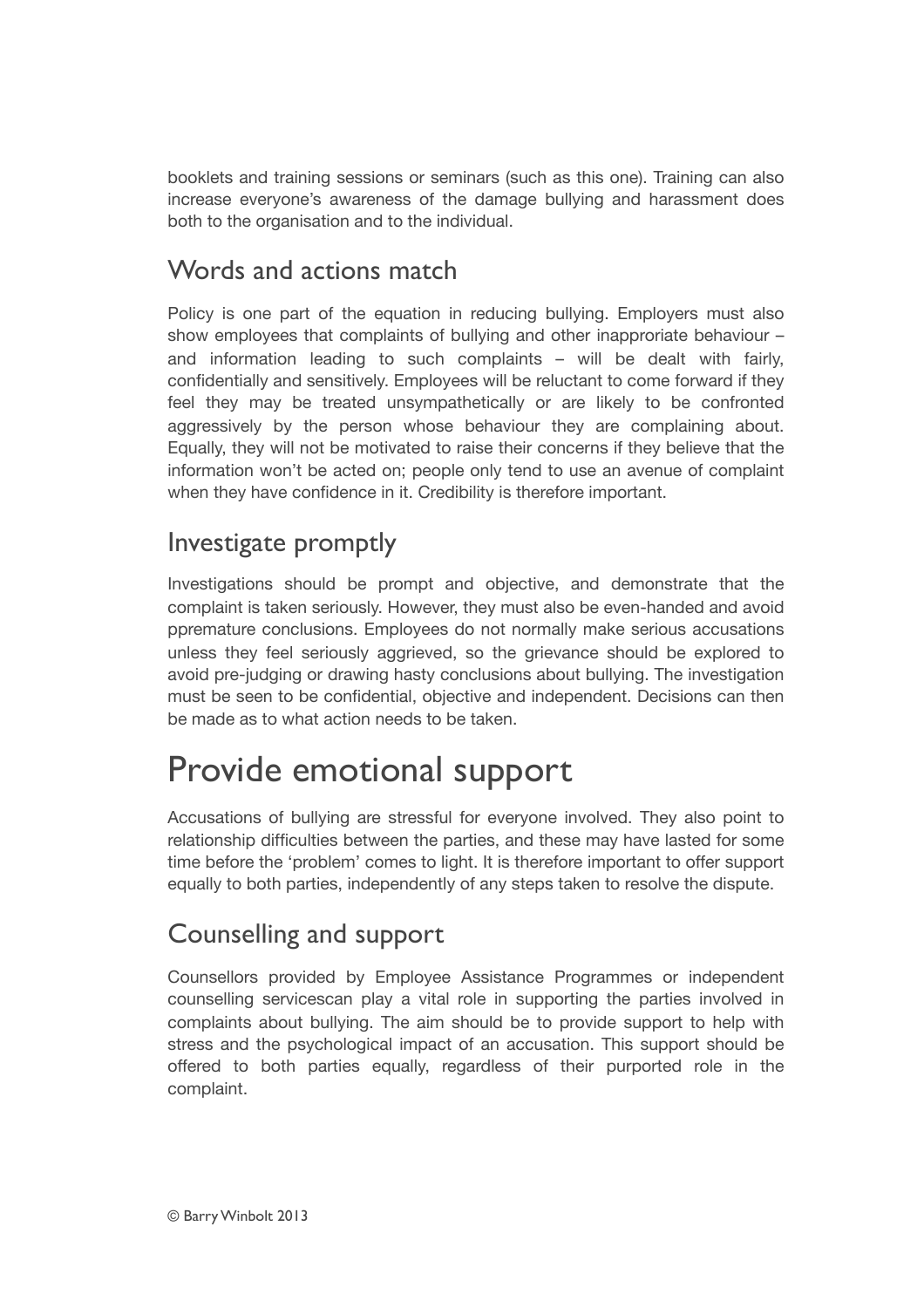#### **Mentoring**

Mentoring provides the mentee with an opportunity to reflect on career options and progress, and helps them develop insight into their actions and behaviour when faced with a particular challenge. Treating experiences as an opportunity for reflection and learning is at the core of mentoring, so it is a effective aid to personal development and empowerment. It should have career and relationships focused so that it helps the mentee to build, for example, interpersonal skills and their levels of confidence.

#### Mediation

Mediation can provide an opportunity to resolve the complaint without need for any further or formal action. Some organisations are able to train staff from within, others may contract an external mediation service. Mediation is an *informal* process – as opposed to the formal internal processes of complaint and investigation – so it is confidential and entirely separate from organisational juristiction or involvement.

Whether or not an investigation shows cause for disciplinary action the people involved should be offered additional support. Some organisations seem to think that a disciplinary process will resolve imnterpersonal difficulties between two people but this is rarely the case. Coaching, mentoring or counselling may be necessary to help restore a viable working relationship, and where necessary improve nehaviours that led to the complaint being made. Mediation might also be considered to restore the working relationship of the estranged parties.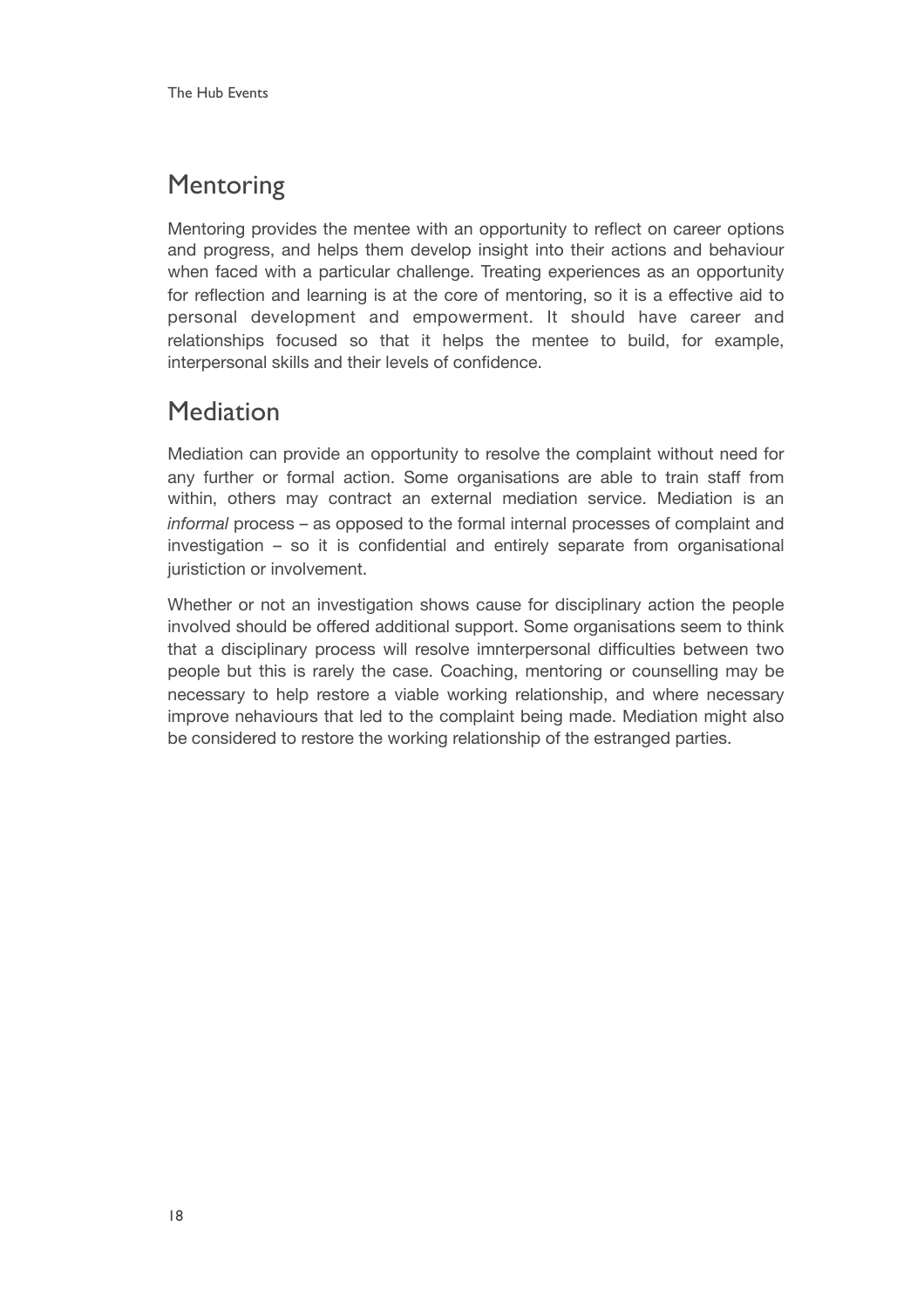### <span id="page-18-0"></span>References and reading

Adams, A., Crawford, N., (1992), *Bullying at Work; How to Confront and Overcome It*, Virago, London.

Addison, N., Lawson-Cruttenden, T., (1998), *Harassment Law and Practice,* Blackstone Press, Oxford.

Allport, G., (1954), *The Nature of Prejudice*, Addison-Wesley Cambridge Mass.

Einarsen et al, (2003), *Bullying and Emotional Abuse in the Workplace: International Perspectives in Research and Practice*, Taylor and Francis, London

Gregory, R., (Ed.) (1987), *The Oxford Companion to The Mind,* Oxford University Press, Oxford.

Ishmael , A., (1999), *A Practical Guide to Combating Employee Abuse*, The Industrial Society, London

Olweus, D., (1993), *Bullying at School,* Blackwell, Oxford

Randall, P., (1996), *Adult Bullying; Perpetrators and Victims,* Routledge, London

Randall, P., (2001), *Bullying in Adulthood; Assessing Bullies and Their Victims,* Brunner-Routledge, Hove

Rennie Peyton, P., (2003), *Dignity at Work; Eliminate Bullying and Create a Positive Working Environment,* Brunner-Routledge, Hove

Winbolt, B., (2002), *Difficult People; a Guide to Handling Difficult Behaviour*, ISR Publishing, Seaford.

Winbolt, B., (2009), *Brief Manual; Bullying Survival Guide,* ISR Publishing, Seaford (available as a Kindle download: http://amzn.to/120hnPH

Winbolt, B., (2010), *Solution Focused Bref Therapy for the Helping Professions,* Jessica Kingsley Publishing, London

#### Research and review

Beswick, J, et al., (2006), *Bullying at Work: a Review of the Literature,* HSE, Publication WPS/06/04, Buxton Derbyshire.

Lutgen-Sandvik, P., (2007), Burned by Bullying in the American Workplace: Prevalence, Perception, Degree and Impact,' *Journal of Management Studies* ,44:6 September 2007

Neilsen et al. (2008), Sense of Coherence as a Protective Mechanism Among Targets of Workplace Bullying, *Journal of Occupational Health Psychology*, Vol. 13, No. 2, 128 –136.

Wornham, D., (2003), A Descriptive Investigation of Morality and Victimisation at Work, *Journal of Business Ethics*, Vol. 45, No. 1⁄2